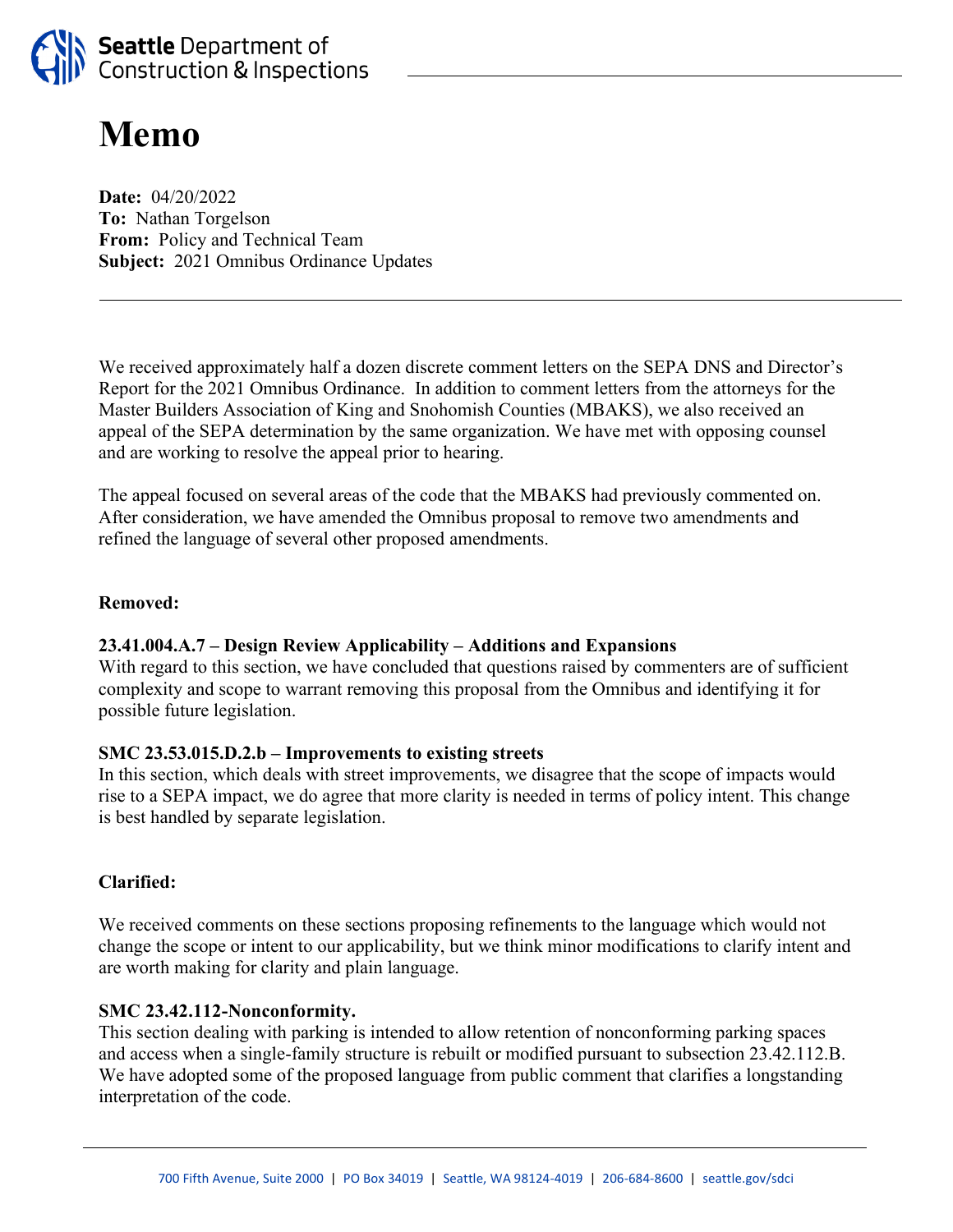# **SMC 23.44.009- Design Standards.**

With regards to this section on pedestrian entries we have made plain language changes that make it clear that both an entryway or a front door oriented towards the street on corner lots may satisfy this section.

# **Added:**

# **SMC 23.42.038 - Uses allowed on vacant and underused lots in certain zones**

The change to this section to allow issuance of a 3-year renewable Type I Master Use Permit to arts or cultural organization when partnering with a City agency for a use on a City owned lot in singlefamily and lowrise zones that would otherwise be allowed as a Type II Conditional Use Permit.

# **SMC 23.45.600 - Major Phased Developments in Midrise Zones**

The addition is to allow the Major Phased Development (MPD) process for Midrise multifamily zones for residential development. Eligible development would need to be on large sites, over 5 acres in area, and include 500 housing units or more.

## **SMC 23.48.620 - Floor area ratio in SM-U zones**

The change is to correct the additional increment of FAR to 1.0 when providing family sized units.

## **SMC 23.48.720 - Floor area ratio (FAR) in SM-UP zones**

The proposal is to correct the additional increment of FAR to 1.0 when providing family sized units.

# **SMC 23.49 -Downtown Overlay Maps**

The proposal is to update Map 1J: Public Amenity and Other Features to expand the FAR Exemption Area: Uses Listed in 23.49.009.A., Major Retail Store and Shopping Atrium which incentivizes additional street level uses in the Downtown Core.

#### **SMC 23.54.030- Parking space and access standards**

The change is this section will allow flexibility to modify the required dimensions and distribution percentage of parking spaces for nonresidential uses.

#### **SMC 25.05.680 – Appeals**

The first change to this section is to remove the exemption date for certain Council land use actions from administrative or judicial SEPA appeals to a permanent exemption. This change is due to recent State Substitute Senate Bill 5818 update.

The second change to this section includes exemptions for residential and mixed-use developments from SEPA appeals based on elements of the environment "Aesthetics and Light and Glare." This change is due to recent State Substitute Senate Bill 5818 update.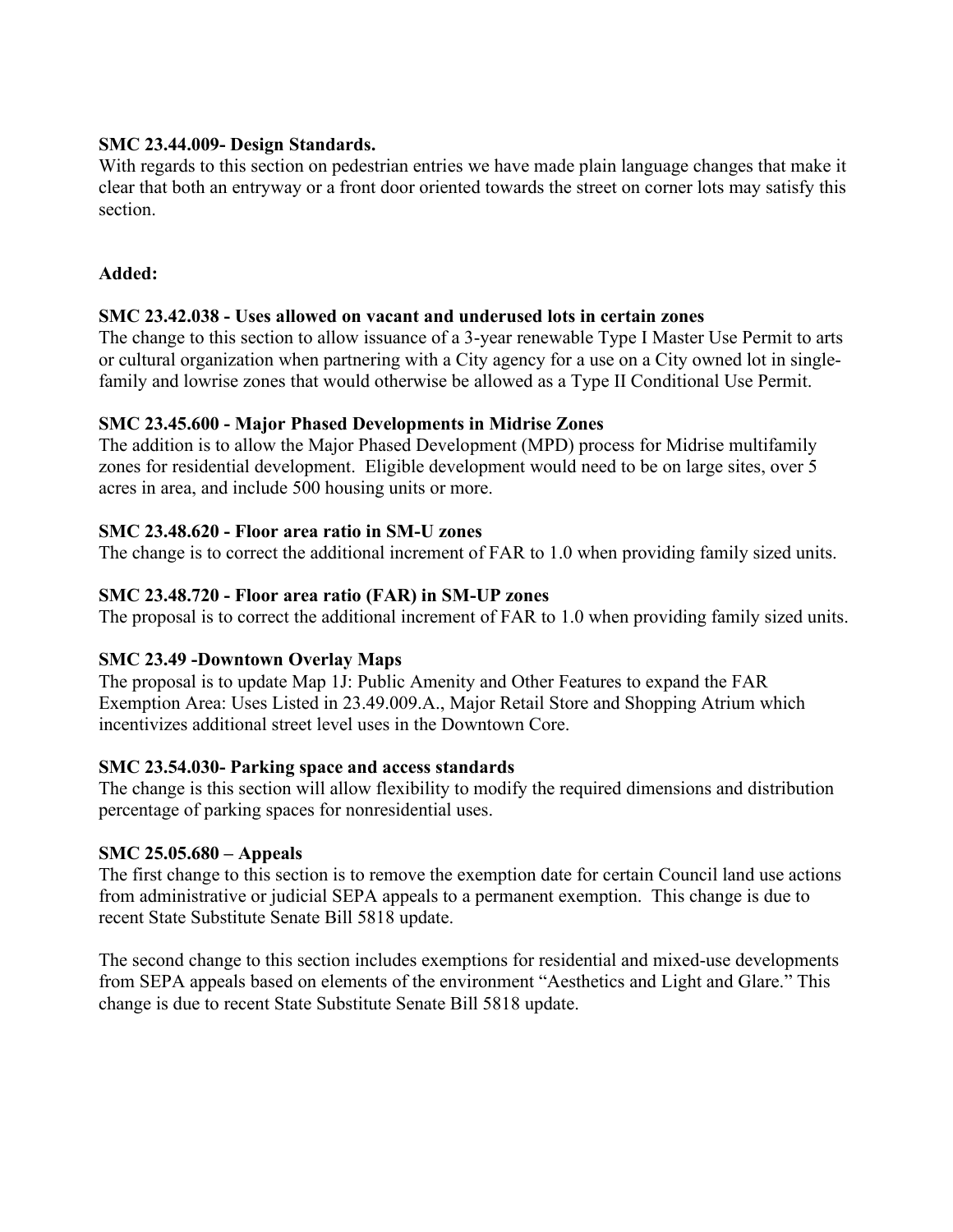## **Noted but retained:**

We received comments on the following sections proposing a variety of revised language or changes to the ordinance. For example, one comment requested that we not extend the living building pilot program.

Comments on the following sections are acknowledged but after analysis we have concluded the proposed language best fits with the existing policy, code intent and prior direction of City Council legislation.

We have received comments on these sections. We are not taking this direction.

**SMC 23.40.060 – Living Building Program:** Comment from Irene Wall requesting that the Living Building Program not be extended despite that fact it has not yet reached the number of projects it was intended to advance during the pendency of the current code limitation. This comment was noted but not adopted.

**SMC 23.47A.014 – Setback requirements:** Comment from Irene Wall focused on how setbacks should be measured from the " "development lot line". This is not a term used in the Land Use Code. This direction is inconsistent with existing policy. This comment was noted but not adopted.

**SMC 23.53.006** – **Pedestrian access and circulation:** Comment from MBAKS focused on whether Unit Lot Subdivisions were no longer exempted from the street improvement requirements. There is no change to that exemption. This comment was noted but not adopted.

**SMC 23.54.030 – Parking space and access standards:** Comment from MBAKS raised the issue of whether this is a substantive change in code. It is not, the change makes the text of the code match the title of the tables below it. This comment was noted but not adopted.

**SMC 23.76.026 – Vesting:** Comment from MBAKS suggesting that Stormwater and drainage code should be vested by Master Use Permit. This suggested change would not be consistent with existing code or policy. This comment was noted but not adopted.

**SMC 25.09.012 – Designation and definitions of environmentally critical areas:** Comment from MBAKS questioned whether this was a substantive change, which it is not. Plain language edits are proposed to align terminology more closely. The existing Director's Rule 19-2006 still is used to interpret the ECA code with regards to who may designate a wetland**.** This comment was noted but not adopted.

**SMC 25.09.052 - Replacing structures in environmentally critical areas and buffers:**  Comment from MBAKS questioned whether this was a substantive change Plain language